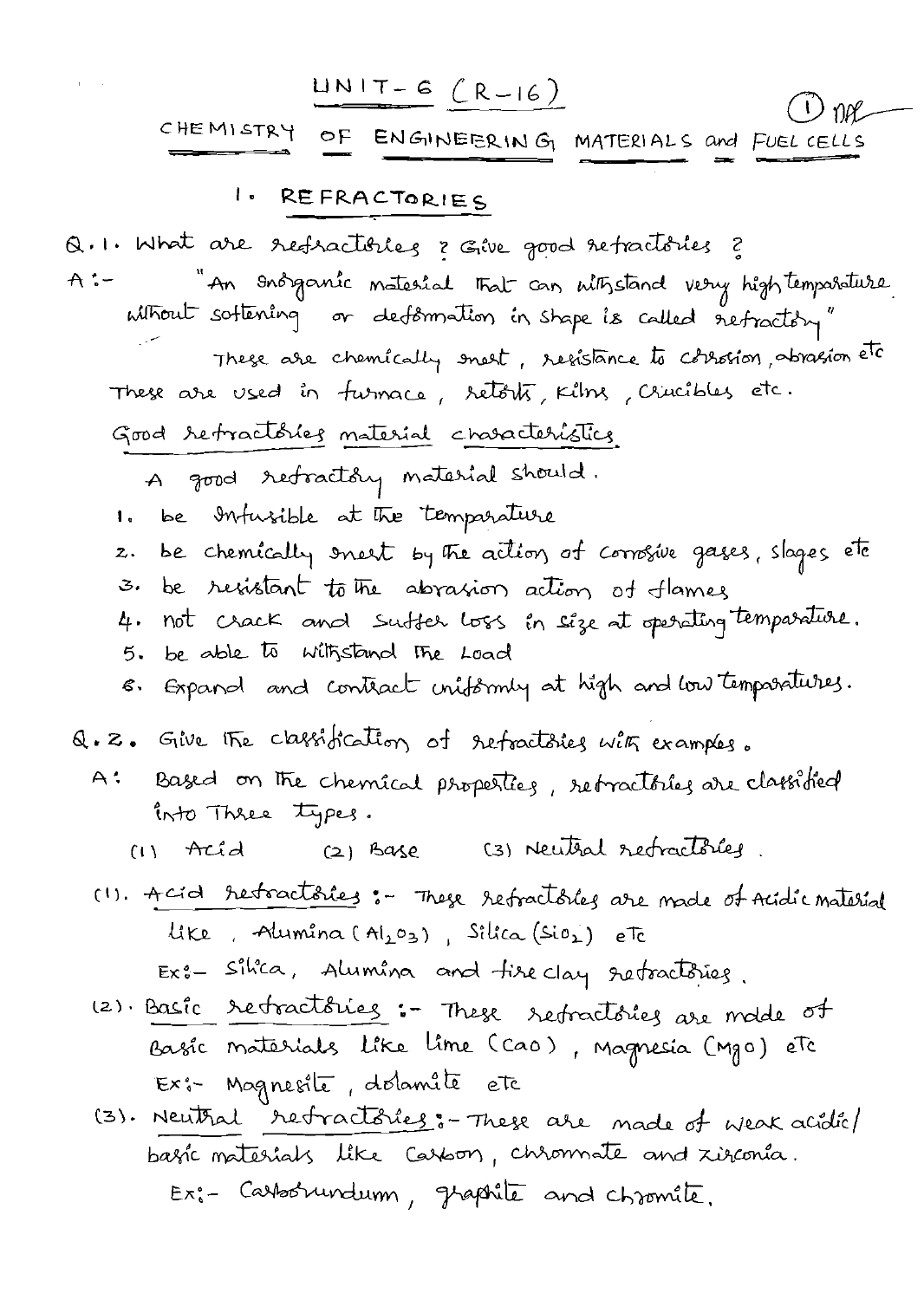- Q.3. Write short note on the following ? (a) Retractoriness (b) strength or RUL (c) Dimensional stability (d) Thermal spalling<br>(e) Thermal conductivity (f) porosity
- A: 1. Retractoriness :- It is the ability of the retractory to withstand hightemparature sithout deformation or Sattening is known as retractoriness. The softening Temparature of the retractory material can be determined by the pyrometric cone test (PCT).

2. Retractoriness under Load (RUL) or strength

Redractories should have high mechanical strength to altristand the load applied under operating temperature. Thus a good refractory should have high Load bearing capacity which can be measured by RUL Test.

3. Dimensional stability:-

A good retractory naterial should have high dimensional  $s+$  and  $\lim_{\epsilon\to 0}$ .

4. Thesmal spalling :-

-A good retractory should have high resistance to Thermal spalling even at héghtemparuiture.

- 5. Thermal Conductivity: Most of the refractories are lined in side of the furances, A good refractory should have high Thermal resistance.
- 6. Porosity : Refractisies generally contain porez cittres due to manufacturing defects of saw dust etc. posity is defined as the sates of its prous volume to the bulk volume.

$$
p\delta\omega\epsilon\delta d\overline{u}_{1} = \frac{W - D}{W - A} \times 100
$$

P= porobity, W = wt of saturated speciman in air dry speciman  $D = WF$  of A = Wt of saturated specimary in water.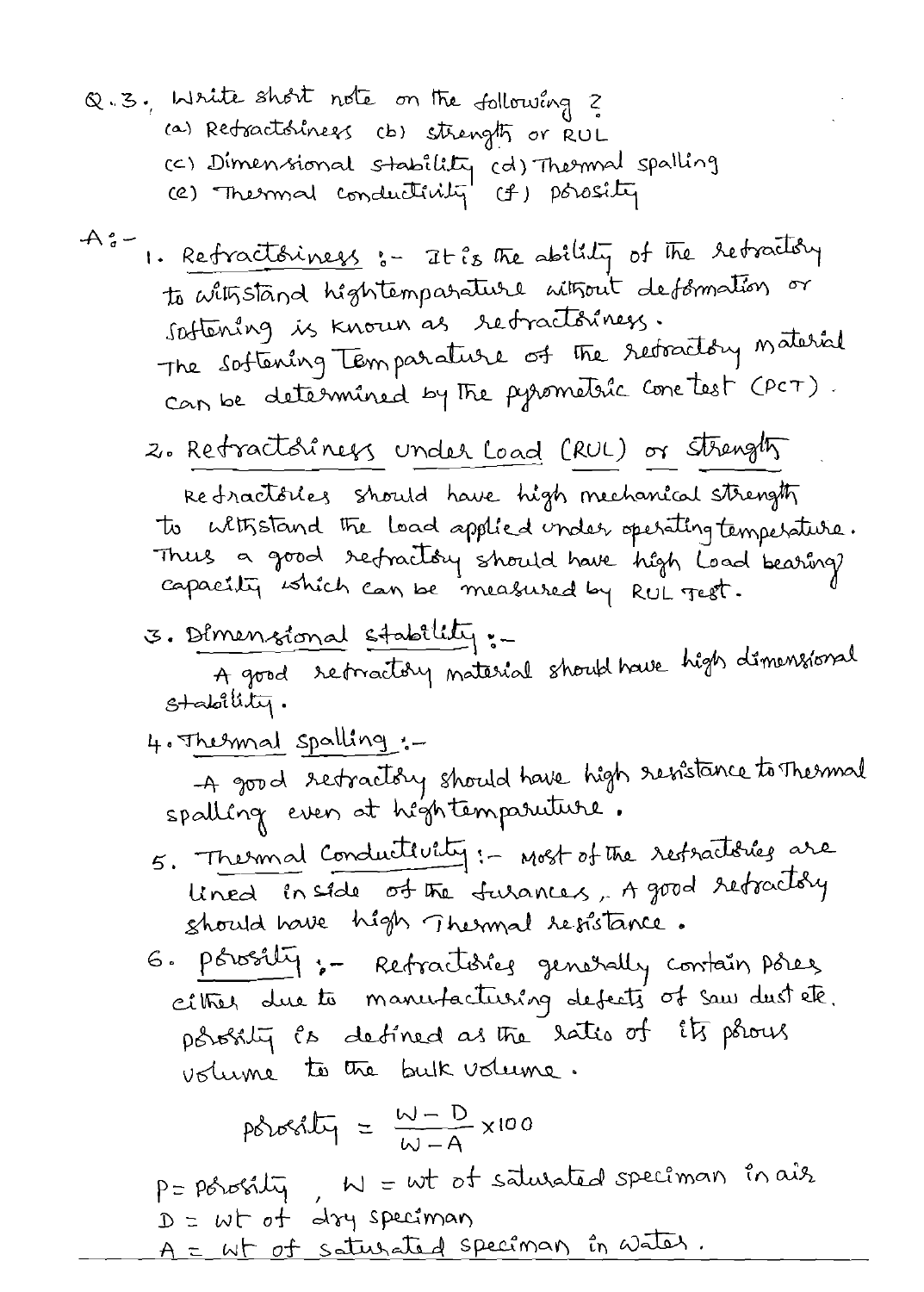- $\alpha$ . 4. write notes on the condition Leading to failure of a retractory material?
	- A: The esticiency of the retractory material mainly depends on its chemical constituents, processing and curing.
		- (i). An Acidic retractories should not used in basic Huxes, slag etc
		- (ii). possibly of retractory plays an important role. more porous, The greates will be the depth to which The slage will penetrate and destroy retractores
		- (iii). Fire clay retractories is failure in blast furmace because cassion montroide.
		- (IV). As the temperature encreases to failure of retractines

# 2. LUBRICANTS

Q.5. Detine Lubricant?

- A: Any substance used between two moring or sliding sustaces to reduce frictional resistance between them is known as lubricant.
	- Ex:- castor oil, olive oil, palm oil, Heavy oil, grease, graphite, MOS2 etc.
- Q. 6. Wilte short note on functions of lubricants?
- $A^{\bullet}$   $A^{\bullet}$  $\mathbf{1}_{\mathbf{z}}$  . It reduce frictional resistance
	- It reduce wear, tear and surface deformation  $z.$
	- 3. It act as coolant
	- 4. Lubricant prevent rust and corrorion.
	- 5. It reduce noise
	- 6. It act as seal and avoid Leakages.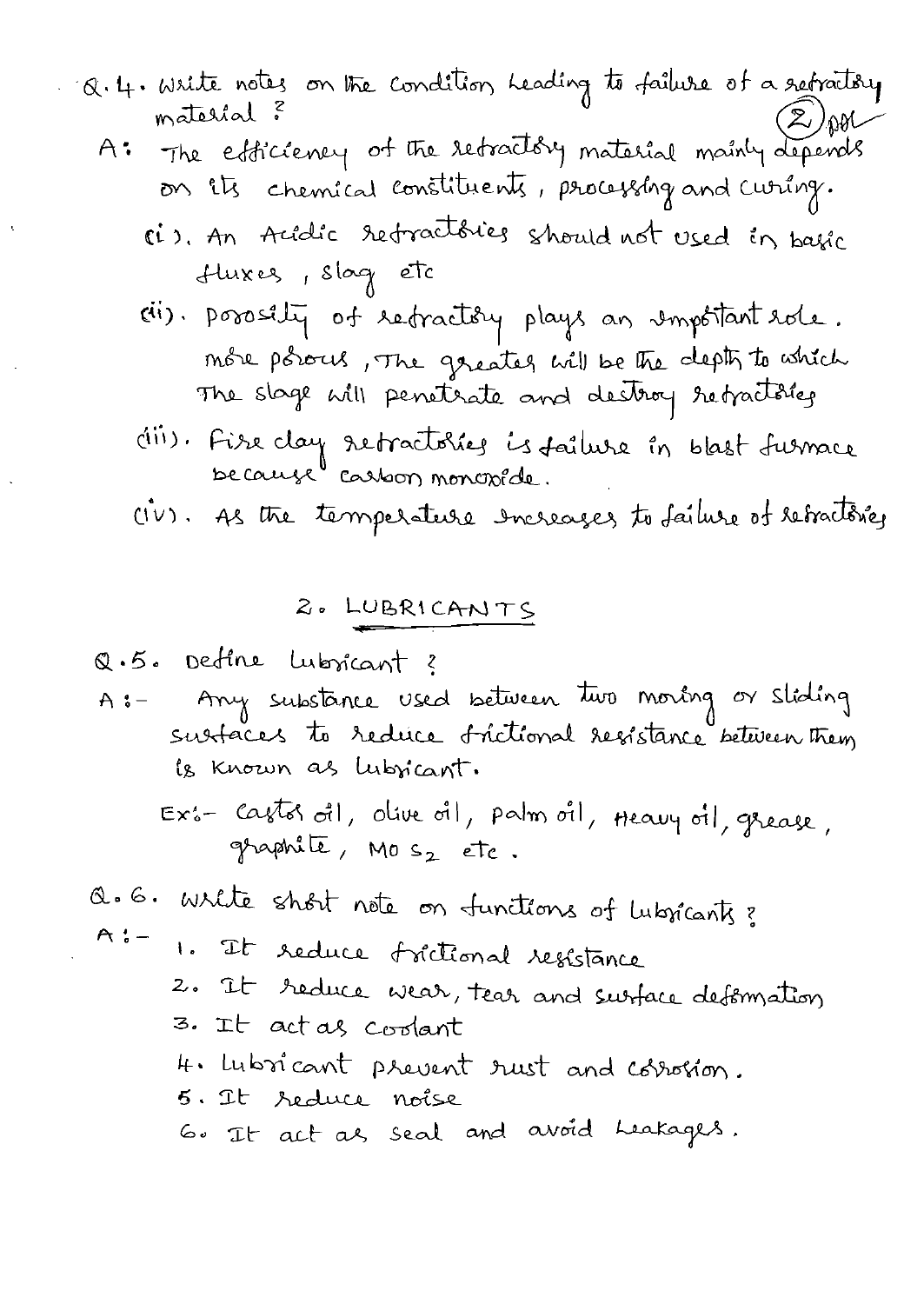- Q.7. Give the classification of Lubricants ? A:- lubricants are classified into Three types 1. liquid lubricants or lubricating oil 2. Semi-solid Lubricants or grease 3. solid lubricants.
	- 1. léquid lubricants :- "A léquid lubricant is used to reduce triction and wear and as a sealing agent? Exi- castor oil, olive oil, palmoil, Heavy oil etc
	- 2. Semi-solid lubricants: Emisolid Lubricants are reduce friction by separating two moving surface ender boundary conditions" it is also known as greage Exi- Calcium based grease, Soda based grease, générité,
	- 3. Solid lubricants: Semi solid lubricants to resist friction by separating of two moning surfaces" Ex:- graphite, Mos2 etc

Q.8. Explain Fluid-film Mechanism of Lubrication ?

- A'- This is also called thick film lubrication. In this type of lubsication, two subfaces of moning subfaces are physically separated from each other by bulk of lubricant film with a Thick ness of at least 1000°A between Them. This but Lubricant film can prevent metal to netal contact and consequently it will reduce friction and prevents wear.
- Q. 9. Explain Thin film mechanism of lubrications & A:- In This case, lubricant is adobthed on the metallic surface in This form of thin layer which avoid the metal - to -metal disect contact: The load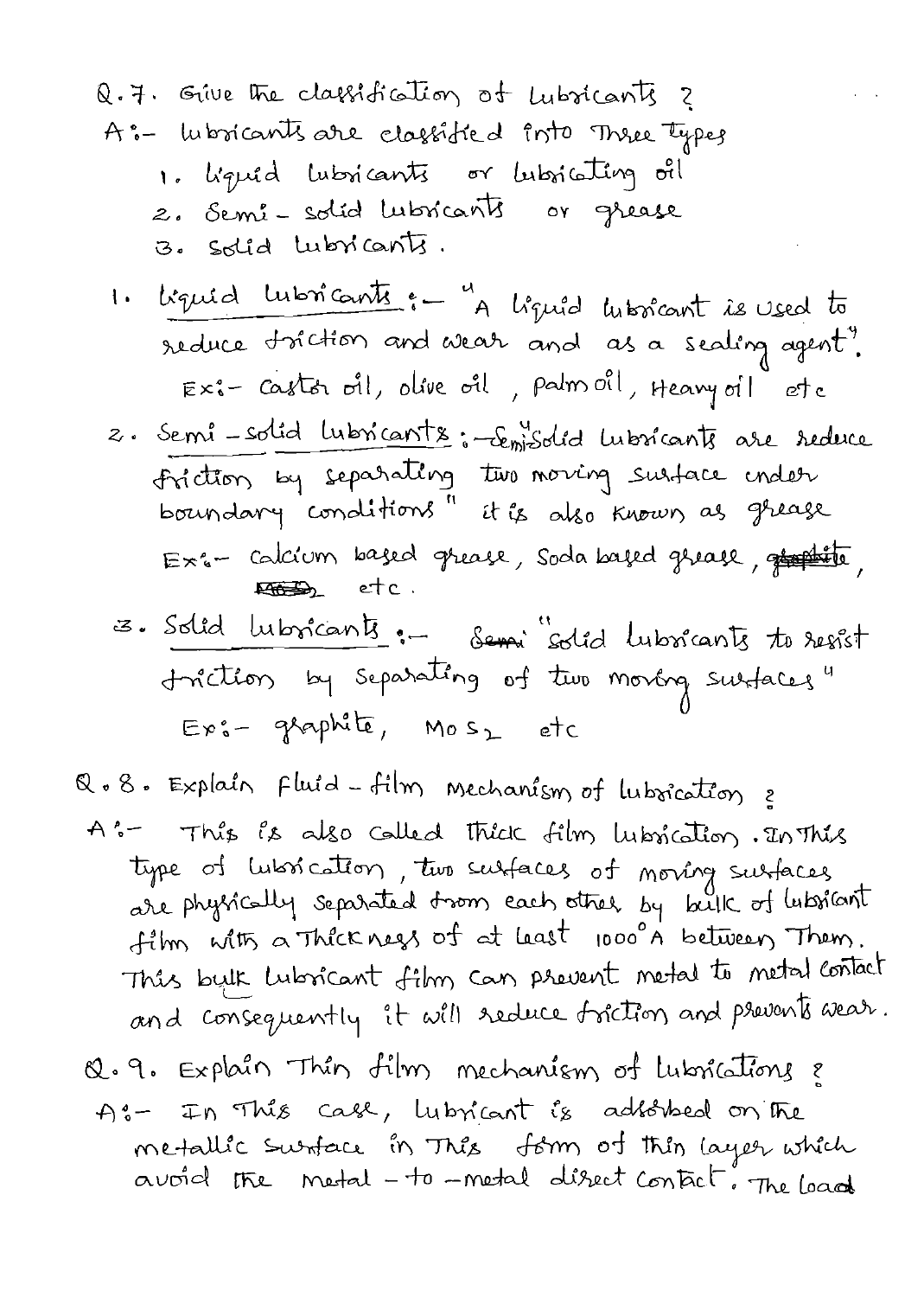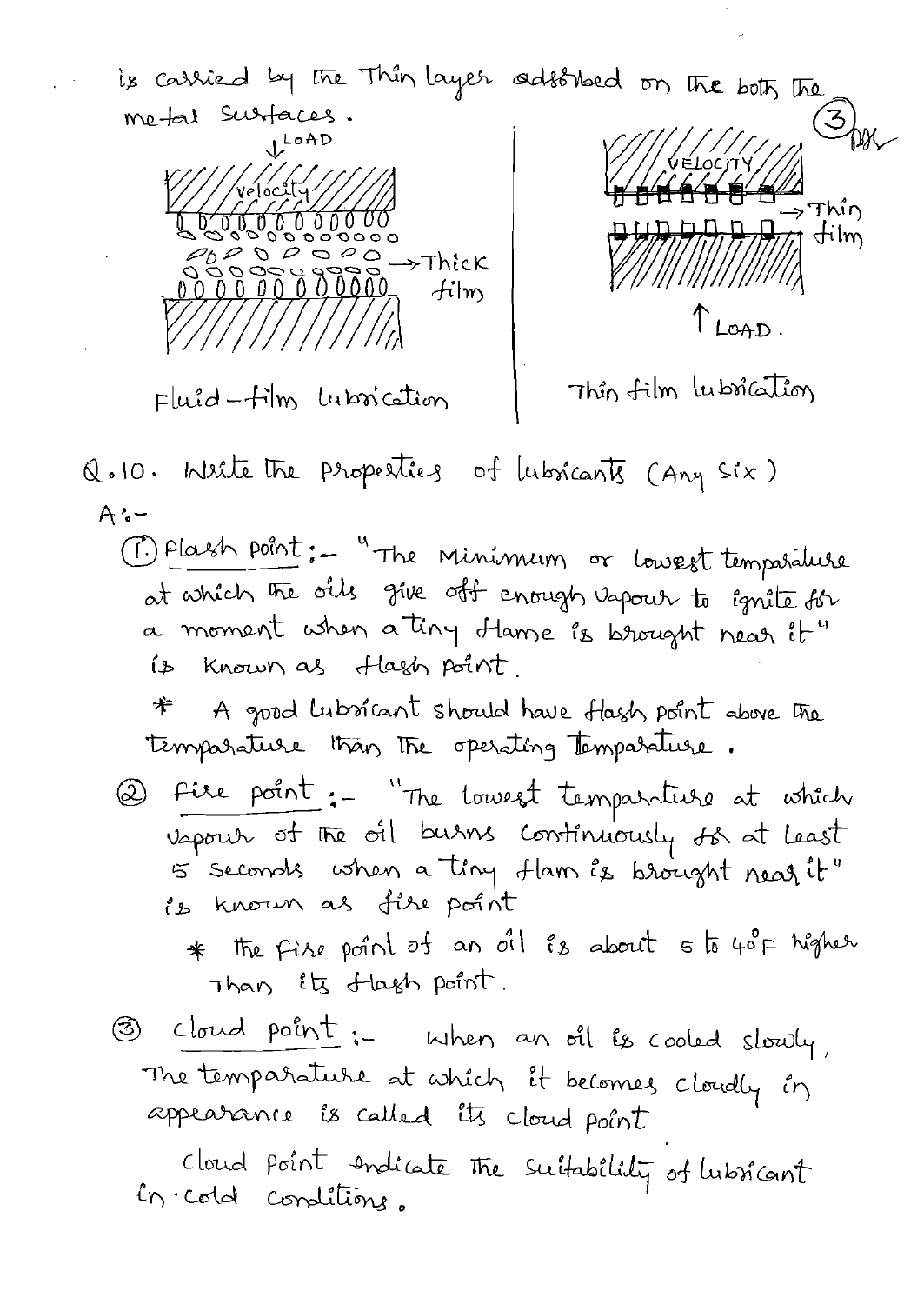(4). POUs point: - When an oil is cooled slowly, the temparature at which the oil cease to flow or pour is called its pour point.

Interscants used in a machine at low temporature should possess low pour point, otherwise solidifaction of Lubricant will cause Jamming of the machine.

(5). Aniline point :- The lowest equilibrium solution temperature at which equal volume of lubricating oil dissolves in equal volume of aniline

Lubricants with higher aniline points are preferred.

(b) viscosity: "viscosity is the property of the fluid by visture of which it offers resistance to its own flow" \* light lubricating oils have low viscobily are useful for heavy trucks.

Q.11. What are the Electrical Insulators? Give Examples

- $A^{\prime}$ Insulators are the materials employed to minimize the loss of Electricity oprough certain parts in an electrical system. \* It Insulation is the main function, then called Insulatess 4 If charge storage is the main function is called "dielectrics"
	- Ex: = Insulators Examples (a) simple gases - Ais, richtrogen, SFG<br>(b) liquid Insulators - mineral oil, plusinated fluid, regetable oil
		- (c). Solid Insulator cottors, silk, asbestons, mica, caramics,

Q.12. what are the Thermal Insulators 3 Guve Examples.

substance which possess extremely low Thesmal conductivities  $A_{\delta}^{\rho}$ are Known as Thermal Conduct Insulators.

These are used in retrigerators, cold storage rooms, overwel Ex6-1) organic Themmel Insulators: - wood, cotton, wood Pulp, paper, coke 2) In organic u : - Asbeston, paper, fibrous-glass etc.  $\mathbf{u}$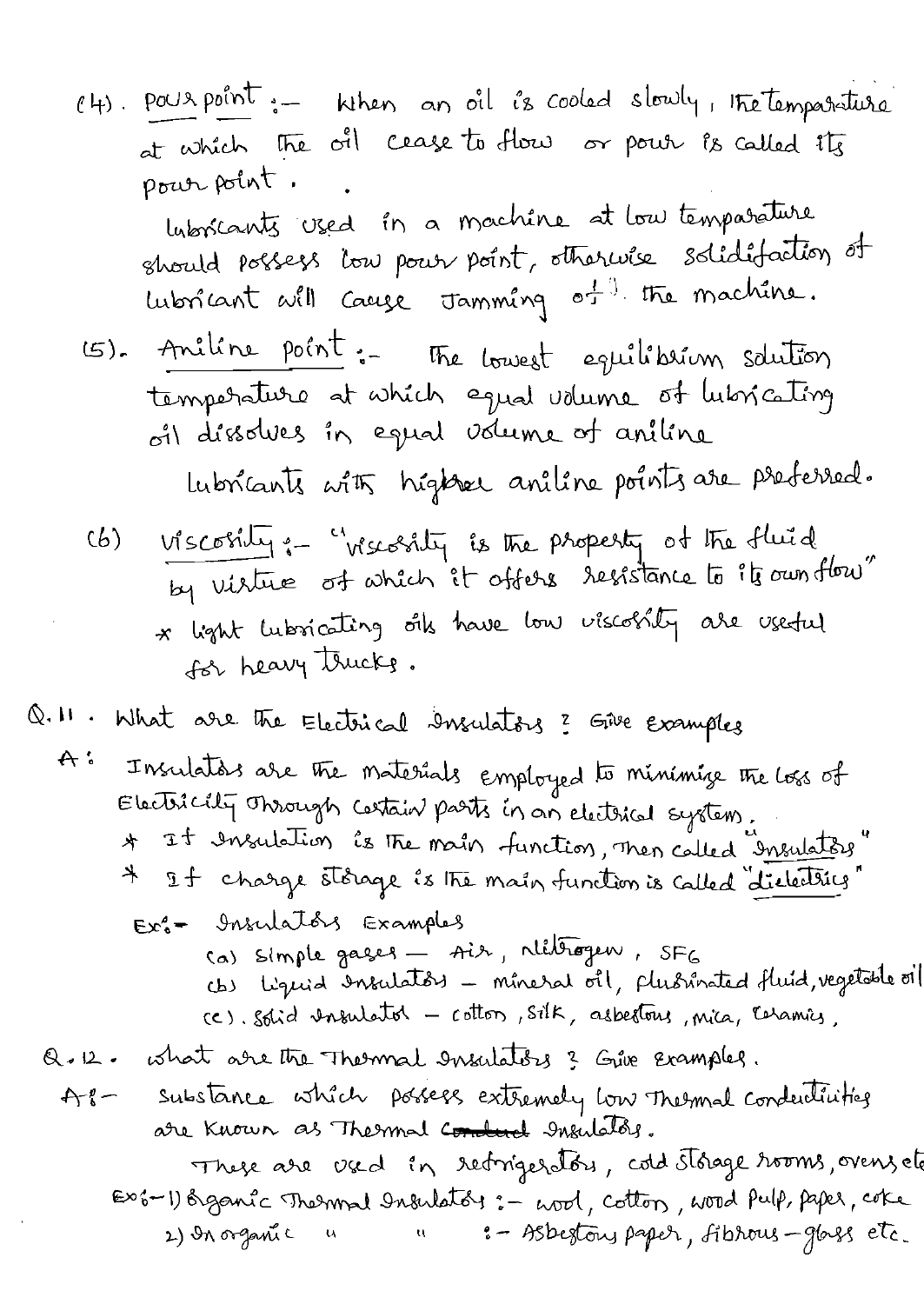#### **PORTLAND CEMENT**

It is defined as an extremely finely ground product. It is obtained by heating a mixture of argillaceous (clay containing) and calcareous (lime containing) raw materials to about 1500 c. It is then mixed with gypsum to increase the quick setting and hardening property.

CHEMICAL COMPOSITION OF PORTLAND CEMENT<br>1. 3CaO.SiO2 - Tri calcium Silicate 2. 3CaC

- 2. 3CaO.Al2O3 Tri calcium Aluminate
	- 3. 4CaO.AI203.Fe203 Tetra calcium alumino Ferrate

Q./3 Explain manufacture of Portland cement?

A: MANUFACTURE OF PORTLAND CEMENT

Raw materials:

(i) Calcareous materials, CaO Ex: Limestone, chalk.

(ii) Argillaceous materials, AI203 and Si02 Ex: clay, slate etc

(iii) Powdered coal (or) fuel oil.

(iv) Gypsum (CaS04.2H20)

Manufacture of Portland cement involves the following steps:

(i) Mixing of raw materials (ii) Burning (iii) Grinding (iv) Storage and Packing

# (i) **Mixing of raw materials:**

(a) Dry Process (b) Wet Process

(a) Dry Process: In dry process, the raw materials like limestone and clay(3: I) are dried, and mixed in definite proportions

(b) Wet process: In wet process, the raw materials in definite proportions are finely ground with water and the slurry (past like) is fed at the top of the rotary kiln.



## (II) **Burning**

The slurry of raw materials is allowed to enter from the top end of the rotary kiln. Simultaneously the burning fuel ( like powdered coal or oil) and air are introduced from the lower end of kiln. The slurry gradually comes down in the kiln into the different zones ( Drying Zone at 4000 :Calcination zone at 700 1000 o C and clinkering zone at 1250-1500 o C of increasing temperatures.

(a) Drying Zone: The upper part of the rotary kiln is known as drying zone, where the temperature is about  $400$  o C. Due to the presence of hot gases in this zone, water is evaporated from the slurry.

(b) Calcinations zone: The middle part of the rotary kiln is known as calcining zone, where the temperature ranges from 700 -1000 0 C. In this zone lime stone is decomposed into CaO and C02

 $CaCo<sub>3</sub> \longrightarrow Cao + Co<sub>2</sub>$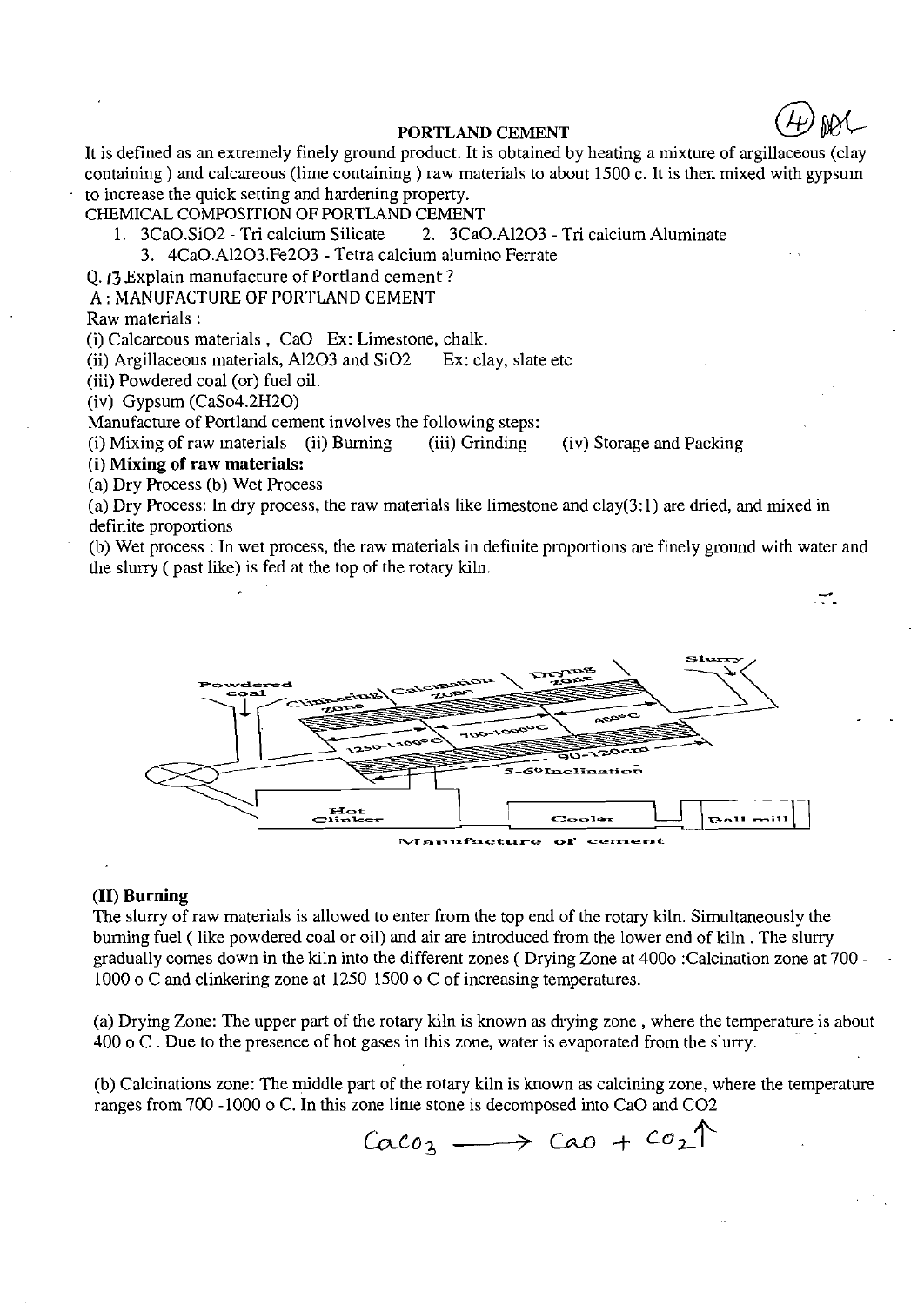(c) Clinkering Zone: The lowest part of the zone is called as clinkering zone, where the temperature is maintained about  $1250-1500$  o C. In this zone lime reacts with clay (Containing A12O3, Fe2O3 and SiO2) and forms aluminates and silicates

2. <:.tAO -t 5ol' 0 :.2- ".. :L Co.. 0 • s. L0:l- (S: :L 50 ) <:.0--0 + s.i0l- ., :!, C6to . s':o,>.. c..c2, So) '" CA.. 0 + .t>r-k- 03 .,. 3. CAo· A-b- *<sup>0</sup> <sup>3</sup>*Q:1> A )

The mixture is then finely powdered and fed into the top of the rotary kiln.

 $H(4.00 + 41203 + 6203) \rightarrow H(4.00 + 11203)$ .  $Fe_{2}03(C_{4} + 117)$ 

clinker is then finely pulverized with 2-6% gypsum acts as a retarding agent for quick setting of cement. Then the cement is packed in jute bags by automatic machines. Each bag contains 50kgs of cement.

#### Q.  $\not\!\!\!\mu$ -Chemical reactions involved in setting and hardening of cement:

A: When water is mixed with cement, hydration of tricalcium aluminate occurs rapidly and the paste becomes quite hard within a short time. This process is known as initial setting of cement.

3CaO.A1203 +6H20-------3CaO.AI203.6H20

# Role of gypsum in cement:

(i) In initial setting process gypsum is added during grinding of cement clinkers to retard the rapid Hydration of C3A. Gypsum reacts with C3A to form insoluble calcium sulphoaluminate complex.

2, CA.o. A-t... ° 2> -t \·h'" ....-'7 "6 G:t.o ' ~0.3 • 6 1-1-,..0 .

 $4-\frac{1}{2}$  Cao. Al203. Fe203 + 7 th20  $-$  3 Ceo. Al203:  $6420 + 60.$  Fe203.  $420$  (gel) (ii) After the hydration of C3A, C3S begins to hydrate to give tobermonite gel and crystalline Ca(OH)2. The hydration of C3S takes place within 7days.

$$
2(a0.5i\text{V}_2 + 4k_1\text{V}_2 - \rightarrow 3(a0.25i\text{V}_2 - 64k_1\text{V}_1 - (a(04))k_1
$$
  
\n $\rightarrow$  3(a0.25i\text{V}\_1 - 64k\_1\text{V}\_1 - (a(04))k\_1

(iii) Dicalcium silicate reacts with water slowly and gets finished 7-28days.

(iv) Hydration of tetra calcium aluminoferritetakesplace initially, the hardening takes place finally through crystallization along with C2 S.

 $3$  cao.  $2 sin_{L} \cdot 3H_10 + 3$  CaloH)  $\tau$ ubermonito

Thus the final setting and hardening of cement is due to the formation of tobermonite gel plus crystallization of Ca(OH)2 and hydrated tricalcium aluminate.

### Q./5)Write notes on Environmental effects on concrete / cement?

Ans:1. Acid attack: Concrete contains free calcium hydroxide, so in acidic water lime dissolves making the concrete weak.

$$
Ca(OH)_2 + H_2SO_4 \rightarrow CaSO_4 + 2H_2O
$$

**2. Sulphate attack:** Sulphates are present in soil, ground waters and marine water environment. Sulphates react with C<sub>3</sub>A to give bulky material causing cracks due to expansion.